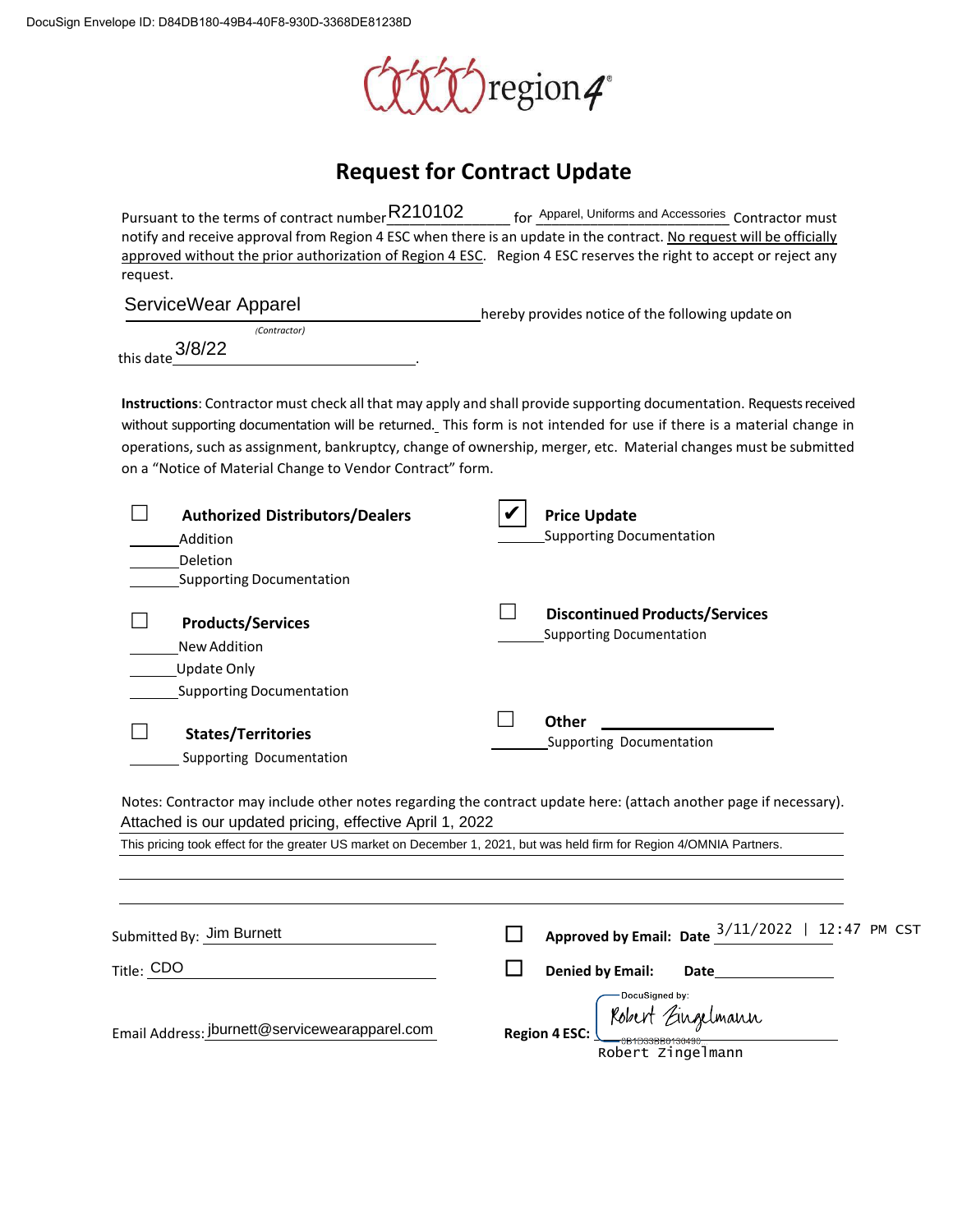

## **MEMORANDUM**

| RE:   | Annual Pricing Adjustments (April 1, 2022 – March 31, 2023) |
|-------|-------------------------------------------------------------|
| DATE: | March 8, 2022                                               |
| FROM: | Matt Hirsch, Workwear Outfitters                            |
| TO:   | ServiceWear Apparel                                         |

As you are well aware, the apparel market, like many others, is under severe inflationary pressures. Most manufacturers and uniform distributors have taken increases in recent months, some more than one. And we continue to receive raw material increases on a quarterly cadence. We have done all that is possible to mitigate and absorb these cost increases, but your cost of goods will increase effective April 1, 2022. Below are some of the driving factors.

The Consumer Price Index (CPI) for commodities (less food and energy) increased by 11.7% from January 2021 to January 2022.

<https://www.bls.gov/news.release/pdf/cpi.pdf>

A number of factors are driving this. In our industry and for Workwear Outfitters, labor costs have risen exponentially post-pandemic in the US and our manufacturing plants in Honduras and Mexico.

We have experienced an overall increase of 20% on raw materials. This is fueled in large part by the fact that Cotton prices have surged to a ten-year high. As of February 24, 2022, Cotton was trading at \$1.23/ounce, up from \$0.92/ounce one year ago, an increase of 33.7% <https://markets.businessinsider.com/commodities/cotton-price>

Polyester fabric is a nearly 100% petroleum product. The significant rise in the cost of crude oil has a substantial impact on our cost of production. Also impacted by the increase in petroleum are transportation costs, which affect all facets of production and distribution. Gasoline prices rose from an average of \$2.420 a gallon in January 2021 to \$3.413 in January 2022, an increase of 40.9%. This continues to climb, and as of March 8, 2022, the national average is \$4.173 per gallon.

[https://www.eia.gov/dnav/pet/hist/LeafHandler.ashx?n=pet&s=emm\\_epm0\\_pte\\_nus\\_dpg](https://www.eia.gov/dnav/pet/hist/LeafHandler.ashx?n=pet&s=emm_epm0_pte_nus_dpg&f=m)  $&f=m$ 

Also, the cost of shipping containers has increased by 15%, and Fed Ex ground, our primary shipping method to customers, has raised rates 5% each of the last three years with more increases expected.

I trust the above explains clearly why our costs to you have increased. We have worked diligently to minimize this. Please let me know if you need anything else from us.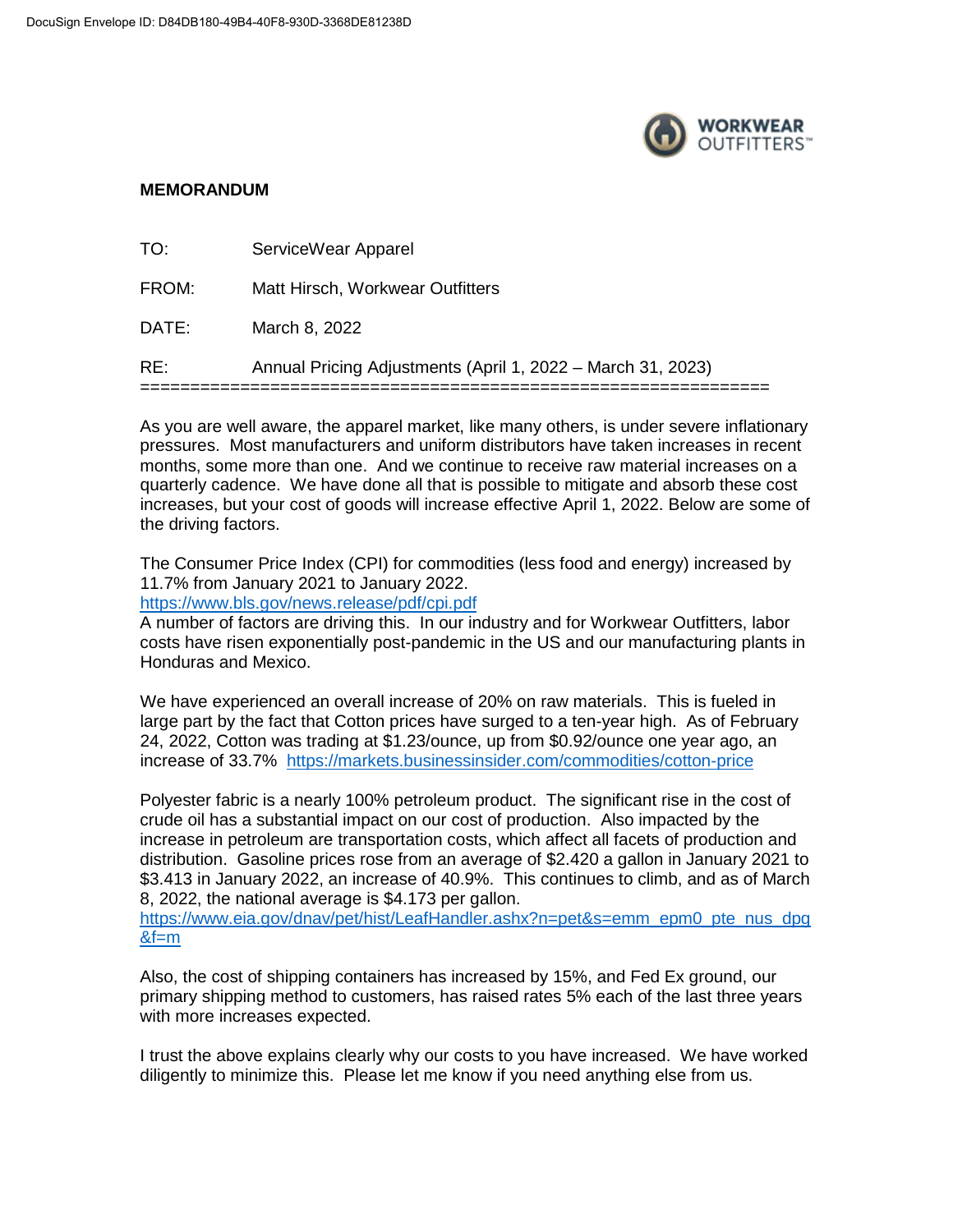

## **MEMORANDUM**

| RE:   | Request for Annual Pricing Adjustment (effective April 1, 2022) |
|-------|-----------------------------------------------------------------|
| DATE: | March 8, 2022                                                   |
| FROM: | <b>Jim Burnett</b>                                              |
| TO:   | Region 4 ESC                                                    |

I have attached our revised pricing file for Region 4 ESC's review and approval. There are a total of 3,218 items with this update. (This does not take into account the multiple number of sizes available in each item. We price all sizes the same to Region 4 and OMNIA Partners no matter how large. Total number of skus is approximately 79,000.)

There currently are a total of 3,218 garment options on the contract.

- Discontinued w Revised Item Numbers: (N/A)
- Discontinued (132 items, see below)
- New items (29 Items, see below)
- UOM Changes:  $(N/A)$
- There are 3,218 items where the pricing has changed an average of 9.97%.
- There are 3,086 items with an average increase of 10.40%.
- There are no items that have been reduced in price.

| <b>Products Added (29)</b> |                                                                                         |
|----------------------------|-----------------------------------------------------------------------------------------|
|                            |                                                                                         |
| <b>LOT ID</b>              | <b>DESCRIPTION</b>                                                                      |
| <b>SLDTNV</b>              | Bulwark FR Shirt -- M ENHANCED VIS UNIFORM SHIRT - NAVY,<br>ENHANCED VIS YSY REFLECTIVE |
| LNS8NV                     | Bulwark FR Liner -- NOMEX VEST JACKET LINER, NAVY                                       |
| <b>JNJ6NV</b>              | Bulwark FR Jacket -- LINED NOMEX BOMBER 6 OZ, NAVY                                      |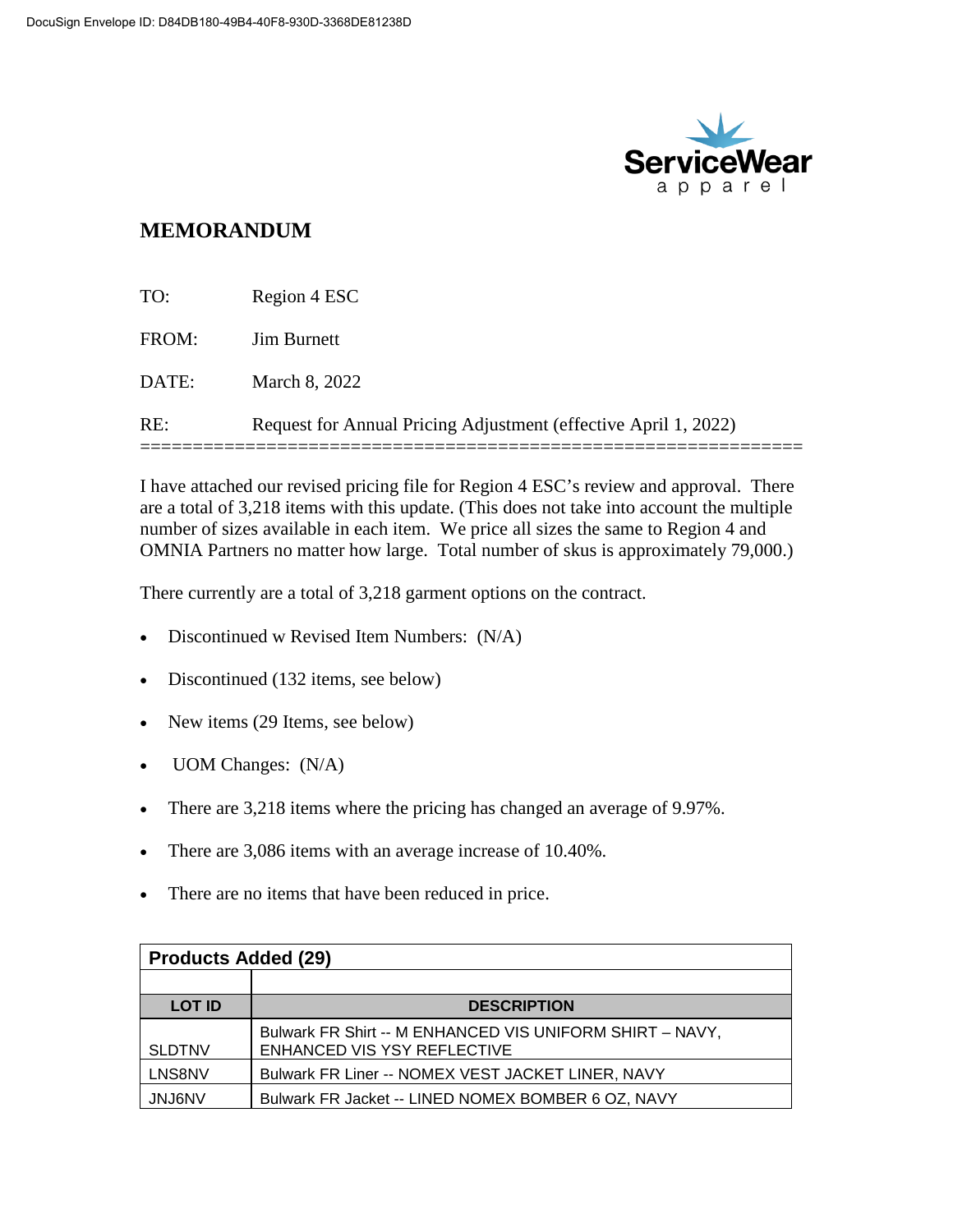| <b>JMJ6HV</b>                 | Bulwark FR Jacket - Hi-Vis, LINED BOMBER HI VIS FR 7 OZ, NEW JMJ4<br>ANSI CLASS 3 W/REFLECTIVE |
|-------------------------------|------------------------------------------------------------------------------------------------|
| QP18NV                        | IQ Series Men's Lightweight Pant                                                               |
| QP19NV                        | IQ Series Women's Lightweight Pant                                                             |
| <b>CU7330</b>                 | Headmost Hat - Black, 65% poly / 35% cotton, BALL CAP W/HOOK AND<br>LOOP CLOSURE, 2K13#0913F   |
| <b>HJ10</b>                   | Red Kap Performance Work Hoodie                                                                |
| SM1TBKB                       | Port & Co Tee -- Black, 100% Cotton Long Sleeve Ladies Tee - LPC54LS                           |
| SM2TBKB                       | Port & Co Tee -- Black, 100% Cotton Short Sleeve Ladies Tee -                                  |
| <b>US3245B</b>                | Elbeco Jacket -- Black, Soft Shell Shield Performance Jacket - SH3509                          |
| <b>US1235B</b>                | Elbeco Shirt -- Khaki, Women's SS Workshirt Elbeco - 4531                                      |
| <b>US1236B</b>                | Elbeco Shirt -- Khaki, Women's LS Workshirt Elbeco - 4533                                      |
| <b>US2096B</b>                | First Tactical Pant -- Men's First Tactical Pant - 114011                                      |
| <b>US2097B</b>                | First Tactical Pant -- Women's First Tactical Pant - 124011                                    |
| <b>NF7101B</b>                | Port & Co Cap -- KNIT CAP NEON ORANGE - CP90                                                   |
| <b>US3244</b>                 | Radians Vest -- Hi-Vis, Standard Type R Class 3 Vest - 6 pocket - SV83                         |
| <b>TDT431</b>                 | Reflective Apparel Jacket -- HI VIS PARKA CLASS 3, 2 TONE<br>LIME/BLACK                        |
| TDT602                        | Reflective Apparel Sweatshirt -- HI VIS SWEATSHIRT CLASS3<br>LIME/BLACK                        |
| CY34BC                        | Red Kap Coveralls -- M OILBLOK COVERALL BK/CH MESH                                             |
| CLZ4NV                        | Bulwark Coveralls - Navy, 6 oz Deluxe CMFTCH Coverall                                          |
| <b>CTBANV</b>                 | FR Coverall, High Vis/Navy Coverall                                                            |
| SMM4NV                        | Bulwark FR Sweatshirt, MEN'S RELENTLESS HOODIE-NAVY                                            |
| SMM5NV                        | Bulwark FR Sweatshirt, WOMEN'S RELENTLESS HOODIE-NAVY                                          |
| P801                          | M Dickies Work Pant Skinny - BK, CH, NV and SN                                                 |
| <b>LP78</b>                   | M DOW Tactical Flex Ripstop Pant - BK, DS, MD, OD                                              |
| <b>FP78</b>                   | W DOW Tactical Flex Ripstop Pant - BK, DS, MD, OD                                              |
| JEL2NV                        | Bulwark FR Jacket - Navy, Zip in/out Jacket                                                    |
| <b>ISLSCH</b>                 | <b>Bulwark Sock, NON-FR INSECT SHIELD SOCKS</b>                                                |
|                               |                                                                                                |
| <b>Products Deleted (132)</b> |                                                                                                |
| <b>LOT ID</b>                 | <b>DESCRIPTION</b>                                                                             |
| 1360BK                        | VP20BK UNISEX BLACK VEST W/3 PKTS                                                              |
| 1360NV                        | VP20NV UNISEX NAVY VEST W/3 PKTS                                                               |
| 1360RB                        | <b>VP20RB UNISEX ROYAL BLUE VEST</b>                                                           |
| 1360RD                        | VP20RD UNISEX RED VEST W/3 PKTS                                                                |
| 1430HG                        | 1430FGN HUNTER GN BIB APRON                                                                    |
|                               |                                                                                                |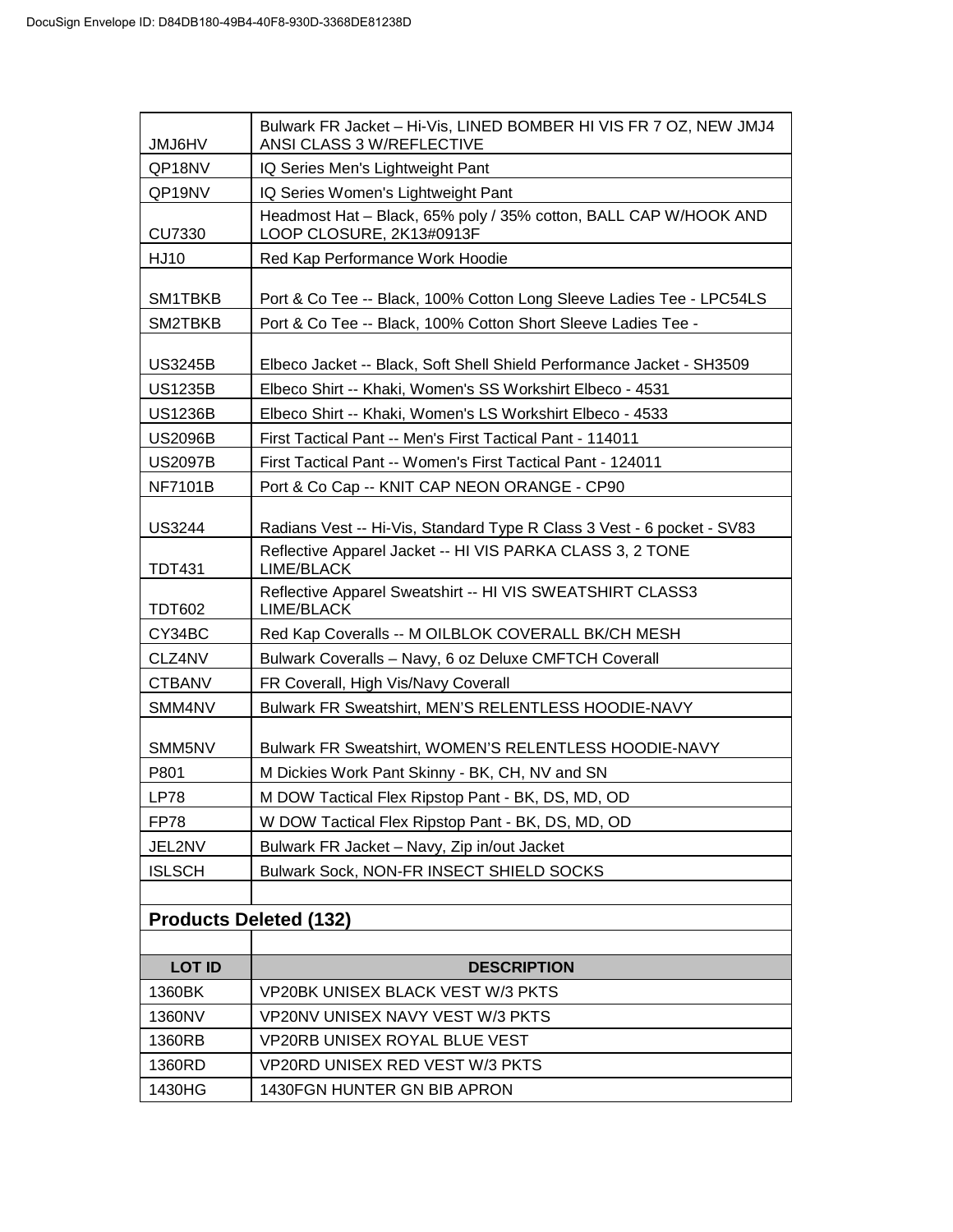| 1T11BK        | F LS NO PKT TWILL SHIRT 65/35 PC-BK |
|---------------|-------------------------------------|
| 1T11BU        | F LS NO PKT TWILL SHIRT 65/35 PC-BU |
| 1T11EM        | F LS NO PKT TWILL SHIRT 65/35 PC-EM |
| 1T11KH        | F LS NO PKT TWILL SHIRT 65/35 PC-KH |
| <b>1T11NV</b> | F LS NO PKT TWILL SHIRT 65/35 PC-NV |
| 1T11RB        | F LS NO PKT TWILL SHIRT 65/35 PC-RB |
| 1T11RD        | F LS NO PKT TWILL SHIRT 65P/35C-RD  |
| 1T11WH        | F LS NO PKT TWILL SHIRT 65/35 PC-WH |
| 1T12BK        | M LS 1 PKT TWILL SHIRT 65/35 PC-BK  |
| 1T12BU        | M LS 1 PKT TWILL SHIRT 65/35 PC-BU  |
| 1T12EM        | M LS 1 PKT TWILL SHIRT 65/35 PC-EM  |
| 1T12KH        | M LS 1 PKT TWILL SHIRT 65/35 PC-KH  |
| 1T12NV        | M LS 1 PKT TWILL SHIRT 65/35 PC-NV  |
| 1T12RB        | M LS 1 PKT TWILL SHIRT 65/35 PC-RB  |
| 1T12RD        | M LS 1PKT TWILL SHIRT 65P/35C-RD    |
| 1T12WH        | M LS 1 PKT TWILL SHIRT 65/35 PC-WH  |
| 1T21BK        | F SS NO PKT TWILL SHIRT 65/35 PC-BK |
| 1T21BU        | F SS NO PKT TWILL SHIRT 65/35 PC-BU |
| 1T21EM        | F SS NO PKT TWILL SHIRT 65/35 PC-EM |
| 1T21KH        | F SS NO PKT TWILL SHIRT 65/35 PC-KH |
| 1T21NV        | F SS NO PKT TWILL SHIRT 65/35 PC-NV |
| 1T21RB        | F SS NO PKT TWILL SHIRT 65/35 PC-RB |
| 1T21RD        | F SS NO PKT TWILL SHIRT 65P/35C-RD  |
| 1T21WH        | F SS NO PKT TWILL SHIRT 65/35 PC-WH |
| 1T22BK        | M SS 1 PKT TWILL SHIRT 65/35 PC-BK  |
| 1T22BU        | M SS 1 PKT TWILL SHIRT 65/35 PC-BU  |
| 1T22EM        | M SS 1 PKT TWILL SHIRT 65/35 PC-EM  |
| 1T22KH        | M SS 1 PKT TWILL SHIRT 65/35 PC-KH  |
| 1T22NV        | M SS 1 PKT TWILL SHIRT 65/35 PC-NV  |
| 1T22RB        | M SS 1 PKT TWILL SHIRT 65/35 PC-RB  |
| 1T22RD        | M SS 1 PKT TWILL SHIRT 65P/35C-RD   |
| 1T22WH        | M SS 1 PKT TWILL SHIRT 65/35 PC-WH  |
| 2P11BU        | WMNS 65/35 P/C POPLIN PNT W/PKT-BU  |
| 2P11EM        | WMNS 65/35 P/C POPLIN PNT W/PKT-EM  |
| 2S11BK        | WMNS 75/25 P/C PNCRD SLACK W/PKT-BK |
| 2S11HU        | WMNS 75/25 P/C PNCRD SLACK W/PKT-HU |
| <b>2S11NV</b> | WMNS 75/25 P/C PNCRD SLACK W/PKT-NV |
| <b>2S11TN</b> | WMNS 75/25 P/C PNCRD SLACK W/PKT-TN |
| 378CWH        | U 7.8 OZ POLY CHEM SPLASH LAB COAT  |
| 9K03BU        | F SS 100P SHAWL CLR TUNIC - BU      |
| 9K03PT        | F SS 100P SHAWL CLR TUNIC -PT       |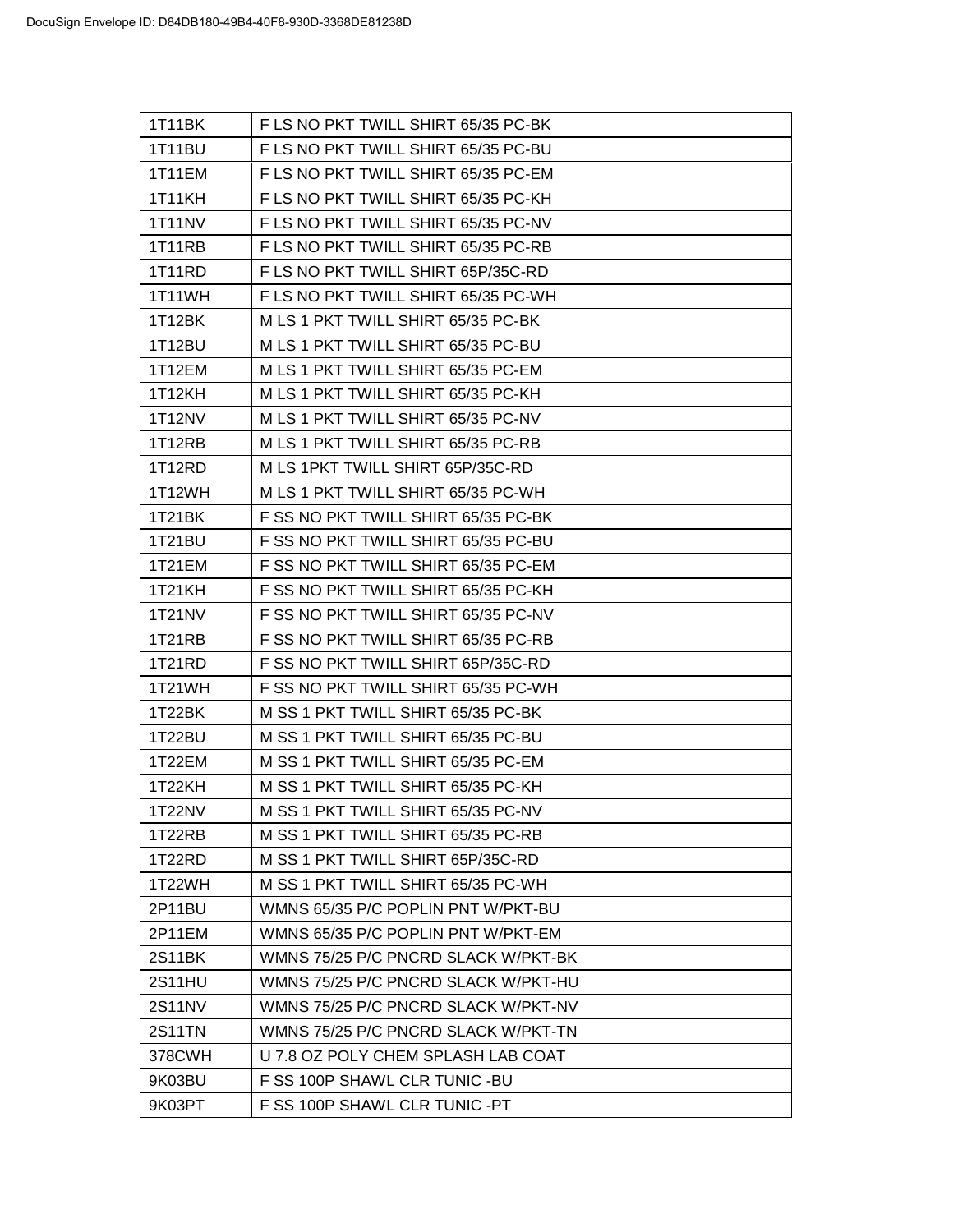| 9K03ST                          | F SS 100P SHAWL CLR TUNIC - ST      |
|---------------------------------|-------------------------------------|
| 9P01BU                          | WMNS 65P/35C BTN FRONT SS TUNIC -BU |
| 9P01EM                          | WMNS 65P/35C BTN FRONT SS TUNIC -EM |
| 9S01BK                          | WMNS SS 75/25 P/C PINCORD DRESS-BK  |
| 9S01BU                          | WMNS SS 75/25 P/C PINCORD DRESS-BU  |
| 9S01HU                          | WMNS SS 75/25 P/C PINCORD DRESS-HU  |
| 9S01NV                          | WMNS SS 75/25 P/C PINCORD DRESS-NV  |
| 9S01TN                          | WMNS SS 75/25 P/C PINCORD DRESS-TN  |
| 9S03BK                          | F 75P/25C DBL BRSTED TUNIC - BK     |
| 9S03BU                          | F 75P/25C DBL BRSTED TUNIC - BU     |
| 9S03HU                          | F 75P/25C DBL BRSTED TUNIC - HU     |
| 9S03NV                          | F 75P/25C DBL BRSTED TUNIC - NV     |
| 9S03TN                          | F 75P/25C DBL BRSTED TUNICD - TN    |
| 9S05BK                          | F 75P/25C SB TUNIC - BK             |
| 9S05HU                          | F 75P/25C SB TUNIC - HU             |
| 9S05NV                          | F 75P/25C SB TUNIC - NV             |
| BNN2NV                          | 60Z NOMEX INS BIB OVERALL NAVY      |
| CEB2NV                          | MENS 90Z EXCEL FR DELUXE COVERALL   |
| CNC <sub>2</sub> N <sub>V</sub> | 4.50Z CLASSIC COVERALL NOMEX NAVY   |
| DP23WH                          | WMNS WHITE DRESS 80/20 POPLIN S/SLV |
| FP76BK                          | W DOW TCTCAL FLX RPSTP CGO PNT BK   |
| HP70WH                          | UNISEX WHITE SKULL CAP              |
| JLB8BD                          | LND BOMBER COMFORTOUCH 11.5 OZ      |
| JLC4BD                          | LINEMAN COAT W/LANYARD ACCESS       |
| <b>JLJSOR</b>                   | 7OZ 88/12 LINED BOMBER JKT W/2" CSA |
| <b>JLP8KH</b>                   | INS PARKA COMFORTOUCH 70Z KHAKI     |
| <b>JLR8KH</b>                   | INS BOMBER COMFORTOUCH 70Z KHAKI    |
| LLL2NV                          | LS JKT LINER 88/12 DWR 7.20Z NAVY   |
| LLS2BD                          | VST JKT LNR COMFORTOUCH 11.50Z BN   |
| LNL2NV                          | SL JKT LINER NOMEX 4.50Z NAVY       |
| LNS2NV                          | VEST JKT LINER NOMEX 4.50Z NAVY     |
| MPU4GY                          | 5.5 OZ SS BASELAYER W/MESH GUSSET   |
| MPU8GY                          | 5.50Z LS BASELAYER W/MESH GUSSET    |
| PS54BK                          | UNSX BLACK SPUN POLY BAGGY PANT     |
| PS54CS                          | CHLK STRIPE PRINT BAGGY CHEF PANT   |
| PS54WB                          | 0536BW/ B/W CHECK BAGGY CHEF PANT   |
| PT42CH                          | <b>MEN'S SIDE ELASTIC SHORT</b>     |
| PT42KH                          | <b>MEN'S SIDE ELASTIC SHORT</b>     |
| PT42NV                          | <b>MEN'S SIDE ELASTIC SHORT</b>     |
| QC10KH                          | M CVRL IQ ENDURANCE CARGO PKT       |
| QS32CH                          | IQ LS PATCH POCKET SHIRT-CHARCOAL   |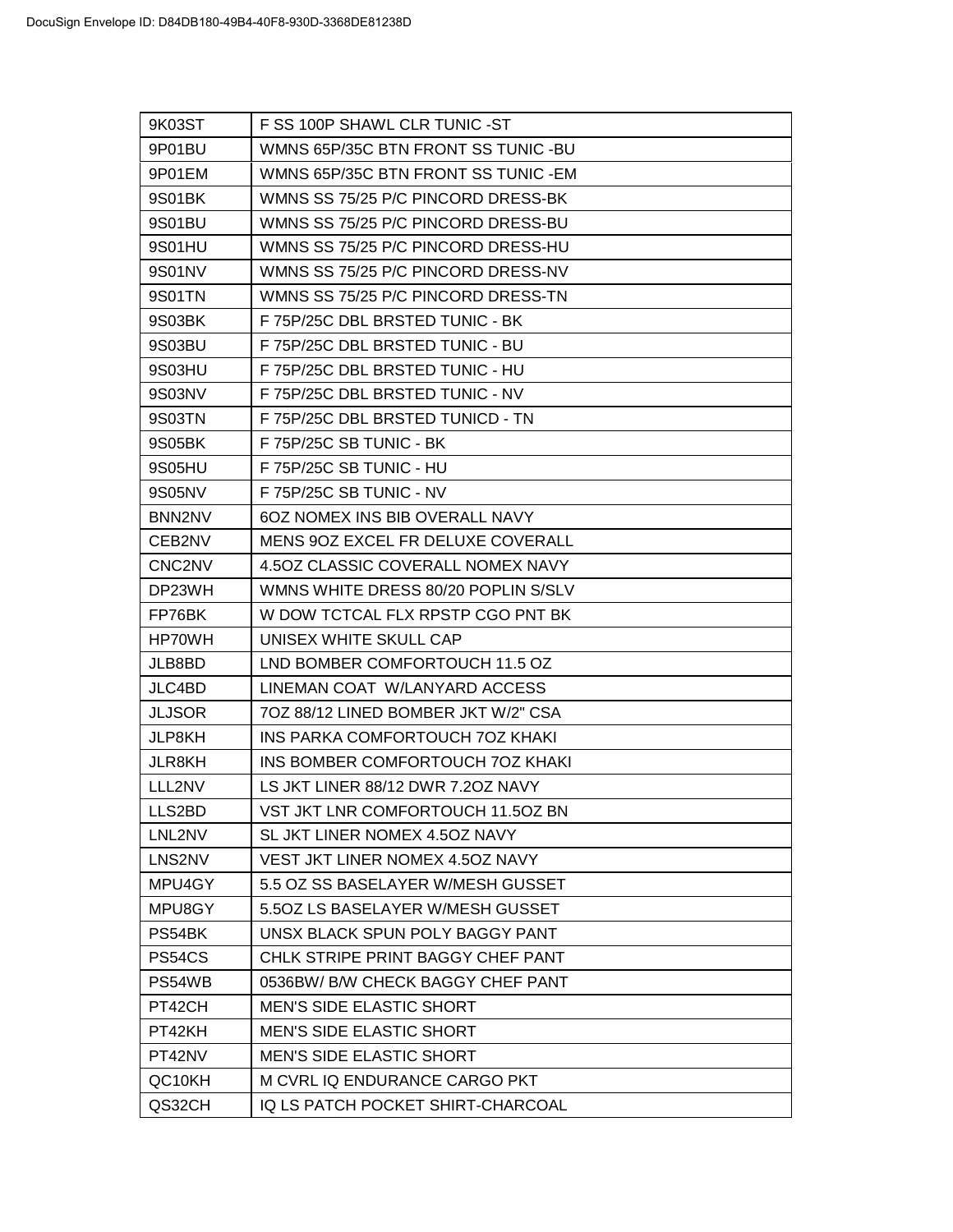| QS32DB                          | IQ LS PATCH POCKET SHIRT- DARK BL       |
|---------------------------------|-----------------------------------------|
| QS32LT                          | IQ LS PATCH POCKET SHIRT-LT TAN         |
| QS40HV                          | M IQ LS HI VIS END ANSI CLASS 3         |
| SEH <sub>4</sub> OR             | M FLEECE ZIP FRONT W/HOOD ORANGE        |
| SK02AH                          | MNS ASH HEATHER SS PKT POLO             |
| SK02BK                          | MNS BLACK SS PKT POLO N/C COLLAR        |
| SK02BR                          | MNS BURG SS PKT POLO N/C COLLAR         |
| SK02HG                          | MNS HTR GRN SS PKT POLO N/C COLLAR      |
| SK02KH                          | MNS KHAKI SS PKT POLO - N/C COLLAR      |
| SK02MB                          | MNS MEDIUM BLUE SS PKT POLO             |
| SK02NV                          | MNS NAVY SS PKT POLO N/C COLLAR         |
| SK02RB                          | MNS ROYAL BLUE SS POLO N/C COLLAR       |
| SK02WH                          | MNS WHITE SS PKT POLO N/C COLLAR        |
| SK20AH                          | M ASH GREY SS POLO NO PKT               |
| SK20BK                          | M BLACK SS POLO NO PKT                  |
| SK20BR                          | M BURGANDY SS POLO NO PKT               |
| SK <sub>20</sub> H <sub>G</sub> | M HUNTER GREEN SS POLO NO PKT           |
| SK <sub>20KH</sub>              | M KHAKI SS POLO NO PKT                  |
| SK20MB                          | M MEDIUM BLUE SS NO PKT                 |
| SK20NV                          | M NAVY SS POLO NO PKT                   |
| SK <sub>20</sub> RB             | M ROYAL BLUE POLO NO PKT                |
| SK <sub>20RD</sub>              | M RED SS POLO NO PKT                    |
| SK20WH                          | M WHITE SS POLO NO PKT                  |
| SK24MB                          | M MEDIUM BLUE SS GRIPPER POLO           |
| SK24NV                          | <b>M NAVY SS GRIPPER POLO</b>           |
| SK24WH                          | M WHITE SS GRIPPER POLO                 |
| SLD6TL                          | UNIFORM SHIRT EXCEL FR CMFTCH           |
| SLU6CY                          | <b>6OZ DRESS UNIFORM SHIRT-CHAMBRAY</b> |
| SMU3KH                          | 7OZ DRESS UNIFORM SHIRT HRC 2 KHAK      |
| SMU3LB                          | 70Z DRESS UNIFORM SHIRT HRC2 LT BL      |
| SMU3NV                          | 70Z DRESS UNIFORM SHIRT HRC 2 NAVY      |
| SMU4GY                          | 5.8 OZ DRESS UNIFORM SHIRT - GREY       |
| SMU4LB                          | 5.8 OZ DRESS UNIFORM SHIRT - LB         |
| SMU4NV                          | 5.8 OZ DRESS UNIFORM SHIRT - NAVY       |
| SR60GS                          | MENS S/S GREY STRIPE DRESS SHIRT        |
| SR70GS                          | MENS L/S GREY STRIPE DRESS SHIRT        |
| SS36LB                          | MENS LS LT BLUE OXFORD DRESS SHIRT      |
| SS36WH                          | MENS LS WHITE OXFORD DRESS SHIRT        |
| SS46WH                          | MENS SS WHITE OXFORD DRESS SHIRT        |
| SY30NL                          | LS STRIPE COLOR BLOCK SHIRT NV/LB       |
| SY30RC                          | LS STRIPE COLOR BLOCK SHIRT CH/RD       |